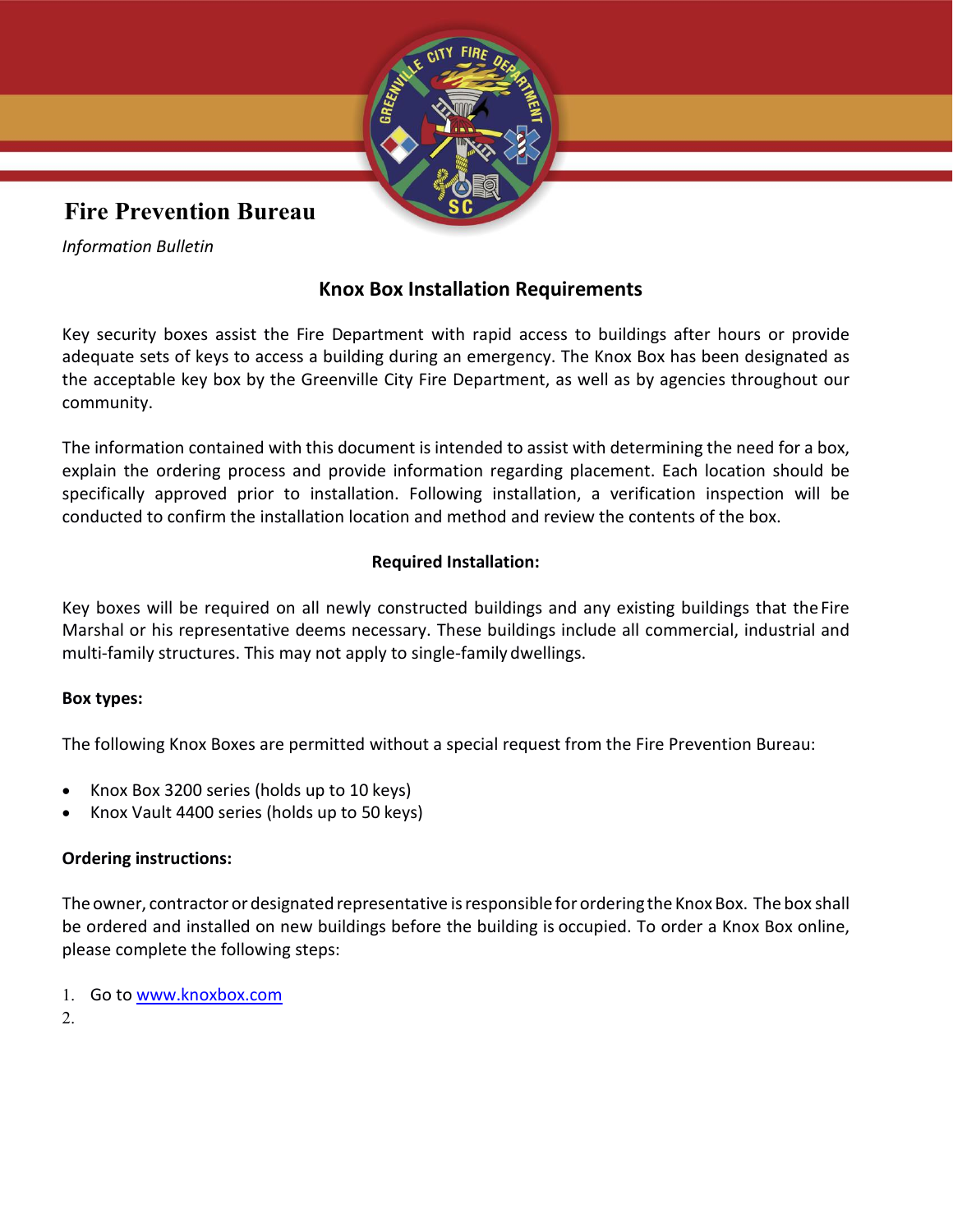

- 3. Select the products/place order tab
- 4. Select either the 3200 or 4400 series on the left side of the screen
- 5. Enter the zip code for the building
- 6. Select the Greenville City Fire Department and proceed with your order
- 7. Select the type of Knox Box to be installed on your property. Be advised that the Fire Prevention Bureau does not have a preference of Knox Box color, whether the Knox Box is recess mounted or surface mounted or whether the Knox Box is a hinged type or not. These options are up to the customer.
- 8. Complete all the fields as prompted and allow 6-8 weeks for delivery
- 9. All orders will be processed after approval from the Greenville City Fire Marshal

## **Installation:**

Installation shall be in accordance with the manufacturer's installation guidelines that accompany the key box and the information contained within this document. Improperly installed boxes will not be approved.

## **Location:**

All locations shall be reviewed and approved by a representative from the Fire Prevention Bureau before installation. Failure to properly locate the key box may result in its relocation.

Generally, Knox Box installation locations will be at or near the recognized public or designated Fire Department entrance that leads to the fire annunciator panel. Key boxes shall be positioned at a height of approximately 5 feet above the finished grade, measured to the centerline of the box. Alternate installation heights will be evaluated on a case by case basis. The installation location shall be located away from displays, signs, fixtures or structural protrusions that may restrict access to the box.